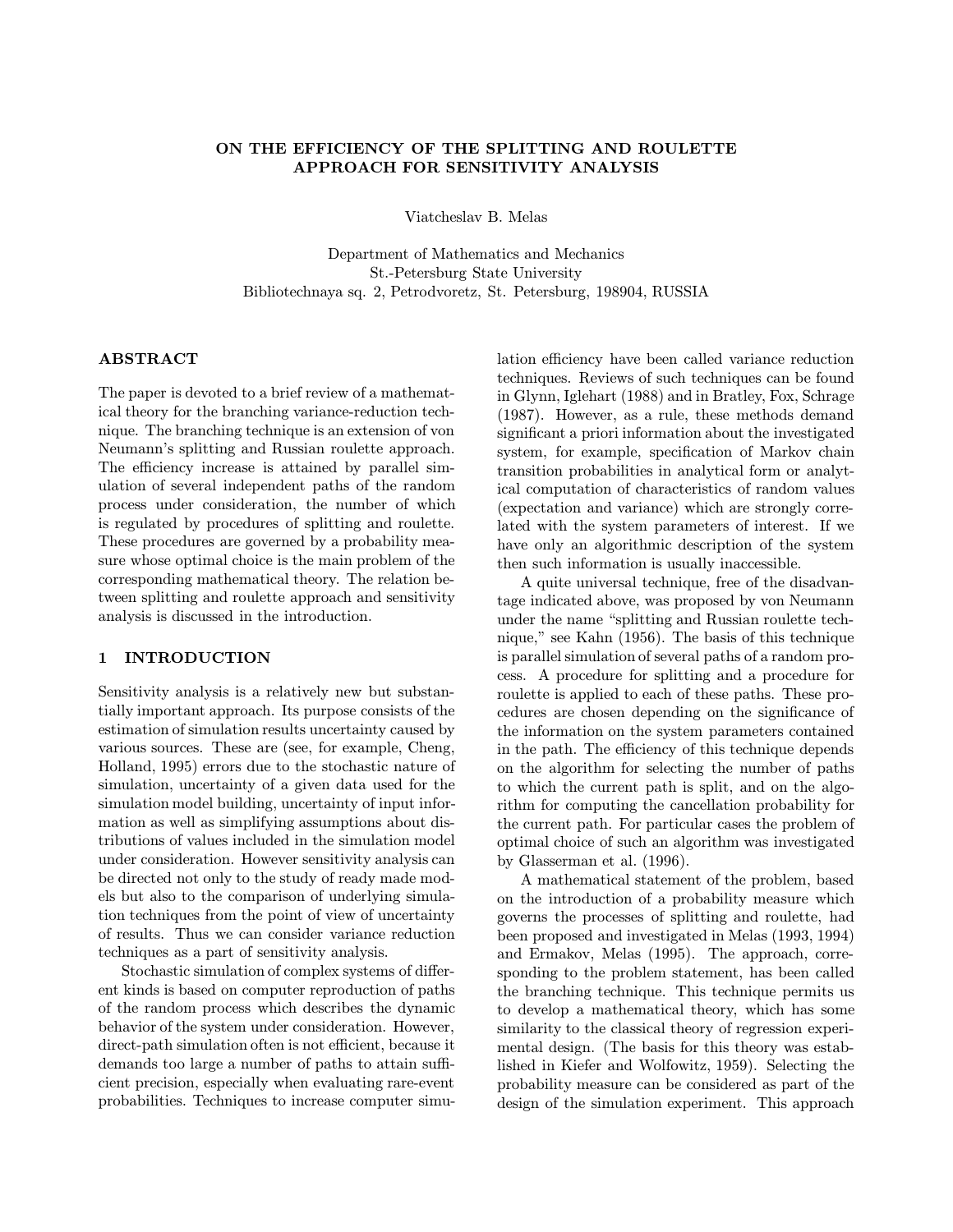270 *Melas*

permits us to find the experimental design that minimizes the sum of the number of steps for all the paths that are simulated, under the condition that a specified accuracy for the estimates is attained. These designs can be developed on the basis of current results of the simulation, and their efficiency can be investigated analytically or on the basis of simulation.

Note that the mathematical theory of the branching technique is investigated for the case of Markovchain simulation. However, this case seems to be of great importance since many real problems can usually be reduced to Markov-chain simulation (see, f.e., Sigman, 1988).

In the present paper a review of mathematical results, obtained in Melas (1993, 1994) and Ermakov, Melas (1995), is given. It is a developed and revised version of author's work (Melas, 1995). It is also shown here that the computation required by the branching method can be significantly less than the computation required by the direct simulation.

## 2- STATEMENT OF THE PROBLEM

We will consider the estimation of one or several linear functionals of the stationary distribution of a general homogeneous Markov chain, and, in particular, finite Markov chains, by means of computer simulation. In the present section we will state the assumptions which are necessary for the strict mathematical statement of the problem, and will present a description of the branching technique.

#### 2.1 Assumptions

To begin, let us consider general Markov chains. Let  ${X_n}$  be a Markov chain with state space  $\Omega$ , with transition probability function  $P(x, dx)$  and with stationary distribution  $\pi(dx)$ . Let random variables  $X_n$ ,  $n = 0, 1, \ldots$  be defined on the same probability space. Let us denote by  $X$  the set of possible values of these variables and by A a  $\sigma$ -algebra of its subsets. Let the  $\sigma$ -algebra A be countably generated and let  $h_i(x)$ ,  $i = 1, 2, \ldots, l$  be measurable functions on  $(X, A)$ . Let  $\mu$  be a (nonnegative) measure on  $(X, A)$ .

Suppose, that

(a)  $P(x, B)$  is a probability measure on  $(X, A)$  for a fixed  $x$ , and a measurable function of  $x$  for a fixed  $B$ ,

$$
\int P(x, X) \,\mu(dx) = 1
$$

(b) The chain  $\{X_n\}$  is  $\mu$ –nonreducible, i.e., there exists a function  $s(x)$  on X and a probability measure  $\nu(B)$  such that

$$
P(x, B) \ge s(x) \nu(B)
$$

for any  $x \in X$ ,  $B \in A$ ,

$$
\int_X s(x)\,\mu(dx) > 0
$$

(c) 
$$
h_i(x) \ge 0
$$
,  
\n
$$
\int_X h_i(x) \pi(dx) < \infty
$$
,  
\n
$$
\int h_i(x) E\left\{ \sum_{n=1}^{\tau(B)} h(X_n) \mid X_0 = x \right\} \pi(dx) < \infty
$$
,  
\nfor  $i = 1, 2, ..., l$ ,  $B \in A$  where  $\tau(B) = \min\{n : X_n \in B\}$ .

Without loss of generality  $s(x)$  can be considered (see Nummelin, 1984) as an indicator of a set  $S$ , i.e.,

$$
s(x) = \begin{cases} 1, & x \in S \\ 0, & \text{otherwise} \end{cases}
$$

For the case when  $\{X_n\}$  is a homogeneous Markov chain with a finite number of states,  $\Omega =$  $\{0, 1, \ldots, m\}$ , denote the transition matrix by P, and the stationary probability vector by  $\pi = (\pi_0, \ldots, \pi_m)$ . Let us suppose, that

- (d)  $\exists n$  such that  $(P^n)_{ij} > 0$ , where  $(P^n)_{ij} > 0$  is an element with subscripts  $i, j$  of the matrix  $P^n$ ,  $i, j = 0, 1, \ldots, m;$
- (e)  $h_i(x) < \infty$ , for  $x \in \Omega$ ,  $i = 1, 2, \ldots, l$ , and  $h_i(x) \geq 0$ .

Condition (d) means that the chain is an aperiodic and positive recurrent chain.

## 2.2 Simulation Problem

It is required to estimate one or several functionals of the form

$$
J_i = \int_X h_i(x) \,\pi(dx), \quad i = 1, 2, \ldots, l
$$

with respect to simulation results.

In case of chains with finite state space these functionals have the form

$$
J_i = \sum_{x=0}^{m} h_i(x) \, \pi_x, \quad i = 1, 2, \dots, l.
$$

## 2.3- Branching Technique

Let  ${X_n}$  be a Markov chain of the general form described in §1.1. Let us introduce independent random variables  $Z_n$ ,  $n = 0, 1, \ldots$ , where  $P\{Z_n = 1\}$  $s(X_n), P\{Z_n = 0\} = 1 - s(X_n).$ 

Let  $\eta_n$  chains  $\{X_n, Z_n\}$ , denoted  $\{X_n^{(\gamma)}, Z_n^{(\gamma)}; \gamma = 1, 2, \ldots, \eta_n\}$ , be simulated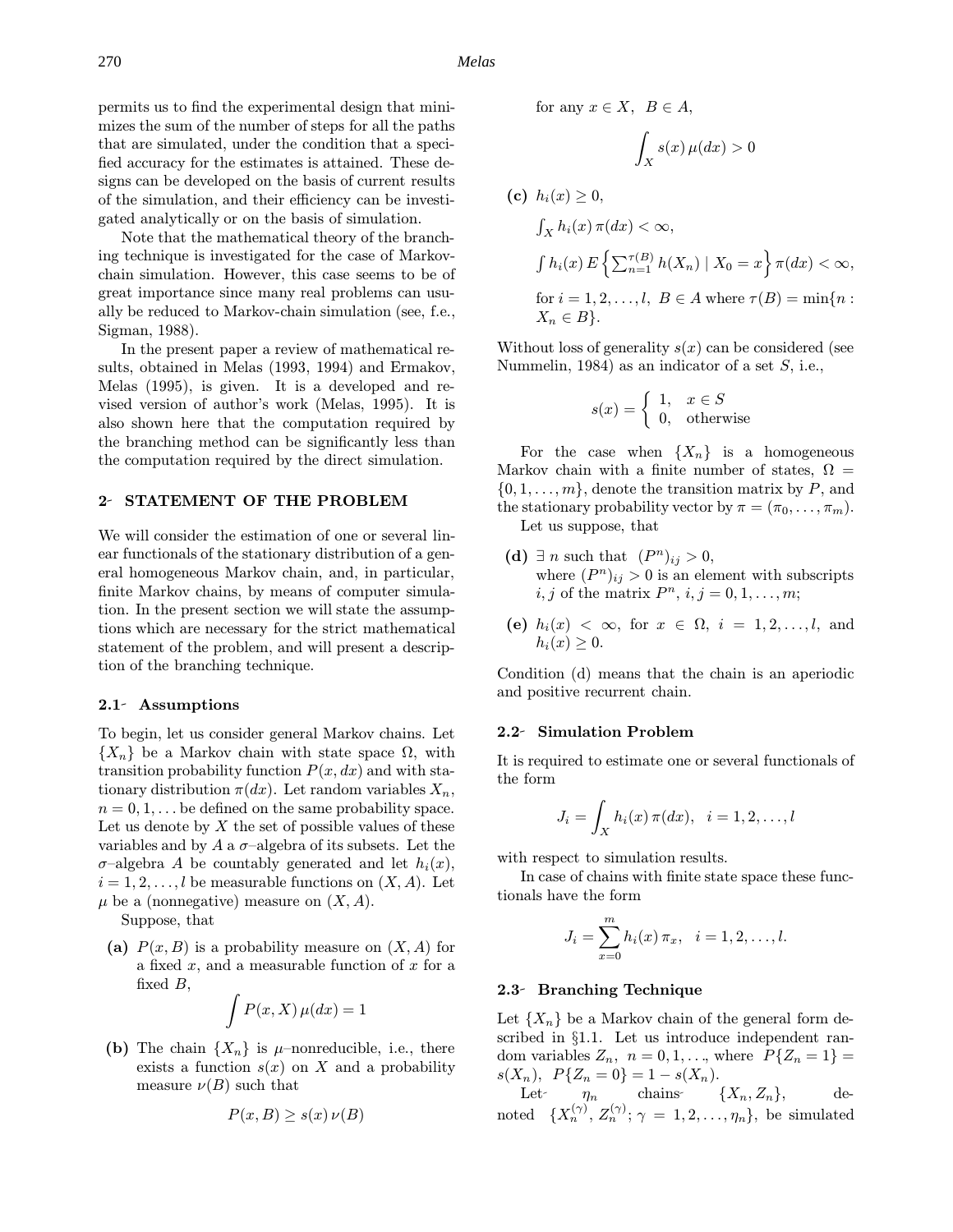at the *n*-th step. A procedure for regulating  $\eta_n$  can be introduced in the following way.

**Definition.** A measurable function  $\beta(x)$  on  $(X, A)$  with the following properties:

1)  $\beta(x) = const\psi \ x \in S$ , 2)  $\beta(x) \geq 0$ ,  $x \in \Omega$ ,

3) 
$$
\int_B \beta(x)\pi(dx) > 0
$$
, if  $\pi(B) > 0$ 

is called a branching density.

For finite Markov chains satisfying condition (d), conditions 2) and 3) are replaced by  $\beta(x) > 0$ ,  $x \in \Omega$ .

Introduce the random variable

 $r(x, y) = \frac{\beta(y)}{\beta(x)},$ with probability  $1 - \overline{\beta(y)/\beta(x)}$ 

and

$$
r(x, y) = \lfloor \beta(y)/\beta(x) \rfloor + 1,
$$
  
with probability  $\frac{\beta(y)}{\beta(y)/\beta(x)}$ ,

where |a|, with  $a = \beta(y)/\beta(x)$ , means the integer part of a and  $\overline{a}$  means the whole part of a.

At step zero, set  $\eta_0 = 1$ . At each following step  $(n+1=1,2,...)$  if  $Z_{n+1}^{\gamma}=1$ , then the simulation of path  $\gamma$  discontinues. If  $Z_{n+1}^{\gamma} = 0$  and  $X_n^{\gamma} = x$ ,  $X_{n+1}^{\gamma} = y$ , then when  $\beta(y)/\beta(x) < 1$  the simulation of path  $\gamma$  discontinues with probability  $1-\beta(y)/\beta(x)$ . When  $\beta(y)/\beta(x) \geq 1$  we simulate  $r(x, y) - 1$  additional paths, beginning from point  $x$ , where  $k$ -steps of these chains will be denoted by index  $n + k$ .

It can be shown (see Theorem 1 below), that the number  $N = \{n : \eta_k > 0, k < n, \eta_n = 0\}$  is finite with probability 1, and moreover  $T_{\beta} = \sum_{n=0}^{N} \eta_n$  $\infty$  with probability equal to 1. Thus the simulation terminates with probability 1. This process will be called a loop.

Let us simulate k loops:  $\{X_n^{\gamma}(i)$ ;  $\gamma \psi =$  $1, 2, \ldots, \eta_n(i) \}, i = 1, 2, \ldots, k.$  Let us determine estimators of the functionals  $J_i$   $(j = 1, 2, \ldots, l)$  by the formula

$$
\widehat{J}_{k,\beta}(j) = \frac{1}{k} \sum_{i=1}^{k} Y_{\beta}(i,j) / \sum_{i=1}^{k} \widetilde{Y}_{\beta}(i,j) ,
$$

where

$$
Y_{\beta}(i,j) = \sum_{n=0}^{N(i)} \sum_{\gamma=1}^{\eta_n} h_j(X_n^{\gamma}(i)) / \beta(X_n^{\gamma}(i)),
$$
  

$$
\widetilde{Y}_{\beta}(i,j) = Y_{\beta}(i,j) \text{ with } h_i(x) \equiv 1.
$$

Note that when  $\beta(x) \equiv 1$  the process reduces to direct simulation of the chain  $\{X_n\}$ , and the estimators

 $J_{i,\beta}$  become the known ratio estimators of the regeneration method (see Crane, Iglehart, 1974).

In the next section we will show that these estimators are asymptotically unbiased estimators and we will introduce a representation for the variancecovariance matrix.

## 3- EXPRESSION FOR COVARIANCES

Set

$$
D(\beta) = \left( \lim_{k \to \infty} k \text{Cov} \left( \widehat{J}_{k,\beta}(i), \widehat{J}_{k,\beta}(j) \right) \right)_{i,j=1}^l,
$$
  

$$
T(\beta) = \lim_{k \to \infty} \sum_{i=1}^k T_{i,\beta}/k.
$$

By virtue of Law of Large Numbers,  $T(\beta)$  is the expectation of the number of steps for all chains in one loop.

Set

$$
\hat{h}_j(x) = \widehat{J}_{k,\beta}(j), \quad j = 1, 2, \dots, l,
$$

under the condition that all paths begin at  $x(X_0^1(i) =$  $x, \psi \, i = 1, \ldots, k$ .

**Theorem 1.** When conditions  $(a)$ – $(c)$  are valid for general Markov chains, estimators  $J_{k,\beta}(i)$  are asymptotically unbiased and

$$
D(\beta) = \left( \int \beta^{-1}(x) \pi(dx) (d_{ij}(x) + r_{\beta}) \right)_{i,j=1}^l,
$$
  

$$
T(\beta) = \int \beta(x) \pi(dx),
$$

where  $d_{ij}(x) = E\hat{h}_i(x)\hat{h}_j(x) - E\hat{h}_i(x)E\hat{h}_j(x)$ , E is the expectation operator, and  $r_\beta$  is a remainder term.

This theorem is an obvious modification of Theorem 3 in Melas (1993). There it can be found the form of the remainder term as well as arguments for its ignoring.

Note that the value of  $d_{ij}(x)$  can be estimated with respect to current data of simulation in the standard way on the basis of the formula from Theorem 1.

A similar result is valid for finite Markov chains.

Theorem 1 permits us to introduce optimality criteria for the choice of the branching measure. To simplify the notation let us consider that  $\pi(dx)$  $\pi(x) dx$ . Set

$$
\tau(x) = \pi(x) \beta(x) / \int \beta(x) \, \pi(x) \, dx \psi \qquad (1)
$$

$$
\tau_x = \pi_x \beta_x \left/ \sum_x \beta_x \pi_x \right. \quad \text{(finite chains)}.\psi \quad (2)
$$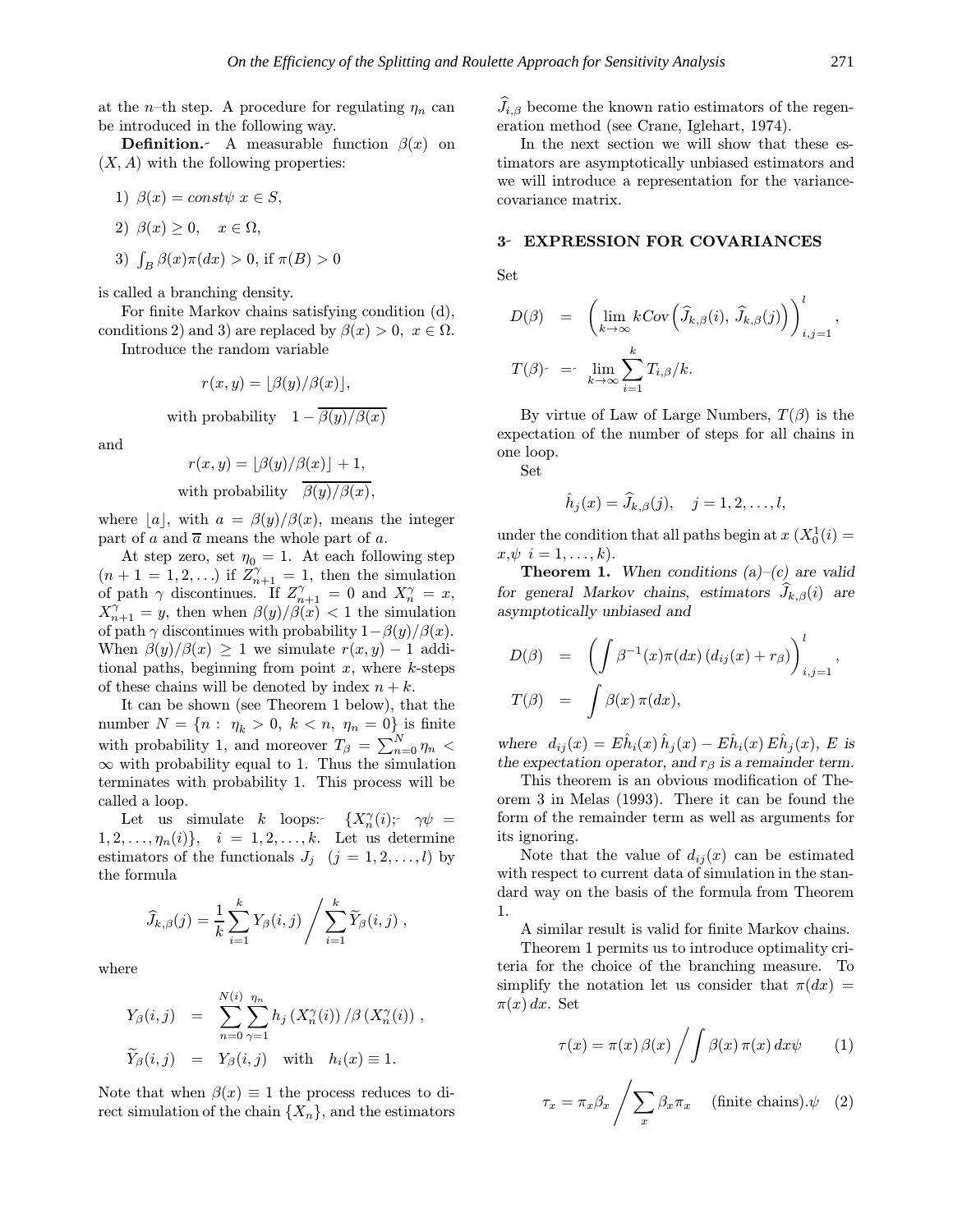272 *Melas*

Then  $T(\tau) = 1$  for any  $\beta$ . Dropping the remainder term, we obtain the matrix

$$
\overline{D}(\tau) = \left( \int \tau^{-1}(x) d_{ij}(x) \pi^{2}(x) dx \right),
$$
  

$$
\overline{D}(\tau) = \left( \sum_{x=0}^{m} \tau_{x}^{-1} \pi_{x}^{2} d_{ij}(x) \right) \text{ (finite chains)}.
$$

As an estimation accuracy criterion let us take quantities

$$
tr\, \overline{D}(\tau), \psi \tag{3}
$$

$$
\det \overline{D}(\tau) \tag{4}
$$

where A is an arbitrary nonnegative-definite matrix. Note that when  $A = I$  (where I is identity matrix) and  $l = 1$ ,  $tr A\overline{D}(\tau)$  is just the variance of the estimator  $J_1$ . The statistical meaning of criterion (4) is well known from the theory of regression experimental design (see Kiefer, 1974).

The probability measure  $\tau(x)$  is called a design of the simulation experiment.

#### 4 OPTIMAL EXPERIMENTAL DESIGNS

Consider the minimization problem for criteria (3) and (4) in the class of probability measures  $\tau$  induced by branching densities. The optimal design for criterion (3) can be found with the help of the Schwarz inequality. The direct application of this inequality brings the following result.

Theorem 2. Let the hypothesis of Theorem 1 be satisfied. Then the experimental design minimizing the value of  $tr AD(\tau)$  is given by formula (1), where

 $\beta(x) = \sqrt{trAD(\tau)}$ .

Let us formulate the results for criterion (4) for finite Markov chains and the case of  $h_i(x) = \delta_{ix}$ , where  $\delta_{ix}$  is the Kronecker delta,  $i = 1, 2, \ldots, m$ . The general case can be formulated in the same way.

Theorem 3. For finite Markov chains satisfying the conditions (d) and (e), and functions  $h_i(x)$  of the form  $h_i(x) = \delta_{ix}, i = 1, \ldots, m$ , there exists an experiment design minimizing the value of (4). This design is unique and satisfies the relation

$$
\tau(x) = (tr B_x B^{-1}(\tau^*))^{1/2} \pi_x / \sqrt{m},
$$

where

$$
B_x = (p_{xy}\delta_{yz} - p_{xy}p_{xz})_{y,z=1}^m,
$$
  
\n
$$
x\psi = 0, 1, ..., m,
$$
  
\n
$$
B(\tau) = \sum_{x=0}^m (\pi_x^2/\tau_x) B_x.
$$

The following iterative method can be used to find the optimal design.

Set

$$
\tau_0(y) = \pi_y, \quad y = 0, \dots, m,
$$
  
\n
$$
\tau_{k+1}(y, \alpha) = (1 - \alpha) \tau_k(y) + \alpha \tau_{(x)}(y),
$$
  
\n
$$
k = 0, 1, 2, \dots
$$

where

$$
x = \arg \max_{x} \frac{\pi_x^2}{\tau_k^2(x)} \operatorname{tr} B_x B^{-1}(\tau_k).
$$

 $\tau_{(x)}(y) = \delta_{xy}$ 

Set

$$
\alpha_k = \arg\min_{\alpha \in [0,1]} \det B\left(\{\tau_{k+1}(y,\alpha)\}\right),\,
$$

$$
\tau_{k+1}(y) = \tau_{k+1}(y, \alpha_k), \quad y = 0, 1, \dots, m.
$$

Theorem 4. Under the hypothesis of Theorem 3 for  $k \to \infty$ 

$$
\det \overline{D}(\tau_k) \to \det \overline{D}(\tau^*),
$$

where det  $D(\tau^*) = \min \det D(\tau)$ .

When applying the branching method in practice, statistical estimators of  $\pi_x$  with respect to simulation results are to be used instead of the quantities  $\pi_x$  in the present algorithm. Proofs of theorems 2-4 can be found in Ermakov, Melas (1995).

## 5- BRANCHING EFFICIENCY

Let us study the efficiency of the branching technique for the case of finite Markov chains and the random walk processes.

# 5.1- Finite Markov Chains

Let us investigate the efficiency of the branching method using optimally chosen design  $\tau$ , with respect to direct simulation, which corresponds to the experiment design  $\tau = \pi$ . The relative efficiency is defined by the formula

$$
R = \frac{\det \overline{D}(\tau^*)}{\det \overline{D}(\pi)}.
$$

This value depends on the transition matrix  $P$ , so we write  $R = R(P)$ .

It is not difficult to verify that  $R = 1$  in the case when  $\pi = (1/(m+1), \ldots, 1/(m+1))$ , and in the case when the Markov chain turns into a sequence of independent random variables. However, these cases are of no practical interest. The following result demonstrates that the relative efficiency can be arbitrarily large.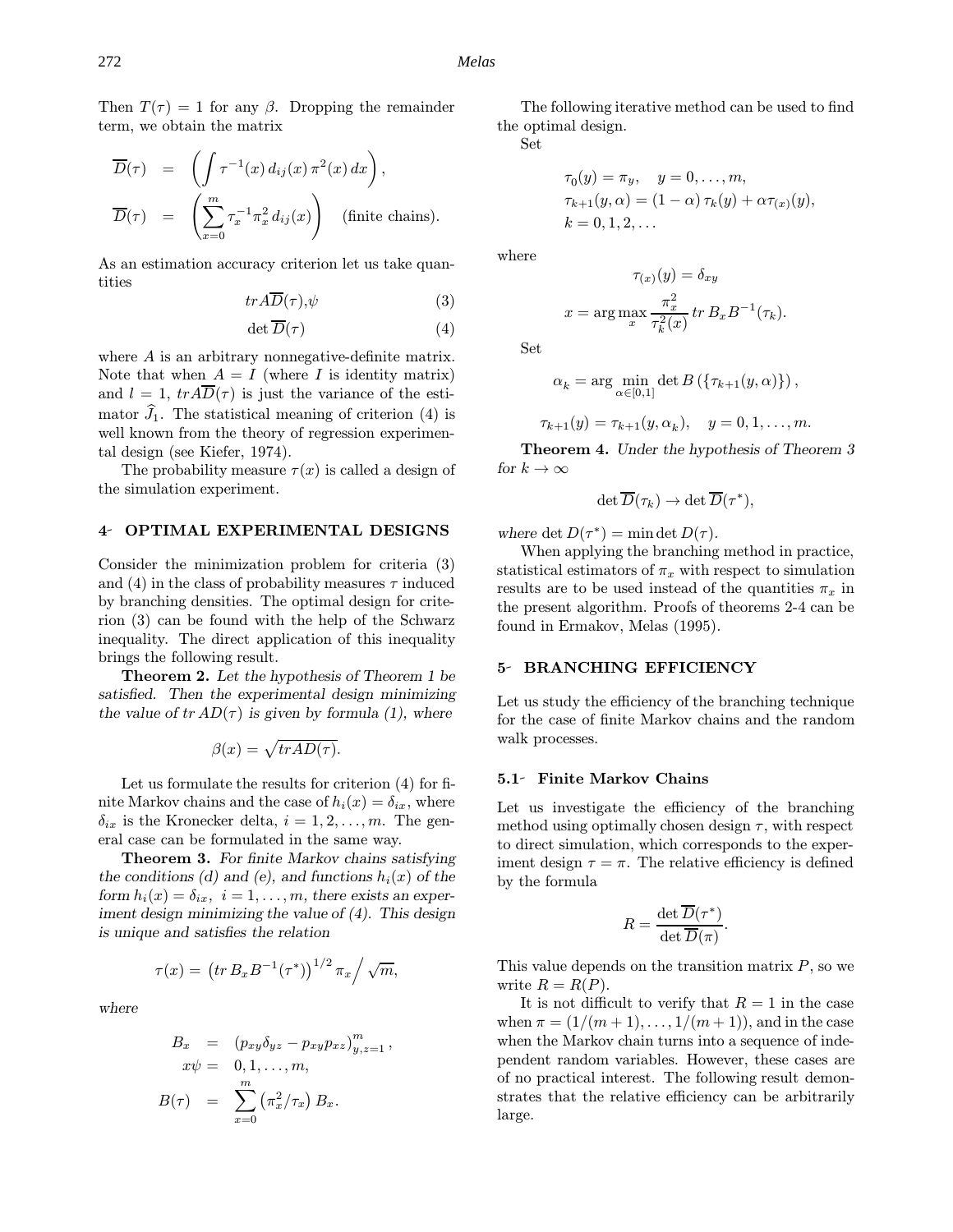Theorem 5. Under the hypothesis of Theorem 3 when  $m = 1$ 

$$
\sup_{P:\pi P=\pi} R(P) = \min \left\{ \frac{1}{1 + 2\sqrt{\pi_0 \pi_1}}, \max(\pi_0, \pi_1) \right\},\,
$$

when  $m > 1$ 

$$
\sup_P R(P) = \infty.
$$

The proof of Theorem 5 can be found in Ermakov, Melas (1995). The branching technique's efficiency for the special class of chains for which  $p_{ii+l} = 0$ ,  $l > 1$  is investigated in Melas (1994). And a generalization of the formula for  $\sup_{P:\pi P=\pi} R(P)$  with an arbitrary given  $\pi$  and arbitrary m was developed in Melas, Fomina (1997).

## 5.2 Random Walk

Consider a random walk process on a line

$$
S_1 = 0, \ \ S_{n+1} = S_n + X_n, \quad k = 1, 2, \dots,
$$

where  $X_n$ ,  $k = 1, 2, \ldots$  are independent random variables with common density function  $f(x)$ , and connect it with the waiting process

$$
W_1 = 0, \quad W_{n+1} = \max(0, W_n + X_n), \quad n = 1, 2, \dots
$$

It is known (see Feller, 1970) that the quantities  $W_n$ and

$$
M_n = \max\{S_1, \ldots, S_n\}
$$

have the same distribution. Under an additional condition on  $EX_1, M_n \to M$  and  $W_n \to W$  in distribution, where  $M$  and  $W$  are random variables.

Set  $\theta = P\{W \ge v\} = P\{M \ge v\}$ . This value cannot be calculated analytically and the problem is the estimation of  $\theta$  with the help of simulation. This problem has a number of applications. It had been investigated in Siegmund (1976) and Asmussen (1985).

Set  $\pi(0) = P\{W = 0\}, \pi(x) = W'(x), W(x) =$  $P\{W < x\}, \pi(x) = 0 \text{ for } x < 0, X_n = W_n, S = \{0\},\$  $\pi(dx) = af(x)dx, a = 1/(1 - F(0)),$  and

$$
1 - F(0) = \int_0^\infty f(t)dt,
$$
  

$$
h_1(x) = 0, \quad x < v, \quad h_1(x) = 1, \quad x \ge v, l = 1.
$$

Then it is evident that conditions (a), (b) and (c) are valid. The problem is the estimation of the functional

$$
J = J_1 = \int h_1(x)\pi(x)dx.
$$

Suppose that  $f(x)$  satisfies the condition

$$
\int_{-\infty}^{\infty} e^{\lambda_0 t} f(t) dt = 0
$$

for some positive  $\lambda_0$ . Set  $\beta_0(x) \equiv 0$ ,  $\beta^*(t) = e^{\lambda_0 t}$ ,  $0 < t < v, \ \beta^*(t) = e^{\lambda_0 t}, t \geq v.$  Define the relative efficiency by the formula

$$
R = R_v = \frac{T_{\beta^*} D \widehat{J}_{\beta^*}}{T_{\beta_0} D \widehat{J}_{\beta_0}}.
$$

It is known (see Feller, 1970) that as  $v \to \infty$   $\theta \sim$  $e^{-\lambda_0 t} \to 0.$ 

Theorem 6. Let the conditions formulated above be satisfied and for some  $\varepsilon > 0$ 

$$
\int_{-\infty}^{\infty} e^{2(\lambda_0+\varepsilon)t} f(t) dt < \infty.
$$

Then for  $v \to \infty$ 

$$
R_v = O\left(\frac{1}{\theta \ln^2(1/\theta)}\right), \quad \theta \sim e^{-\lambda_0 v}.
$$

Thus the relative efficiency converges to  $\infty$  as  $v \rightarrow$  $\infty$ . Theorem 6 is a modification of Theorem 5.5 from Ermakov, Melas (1995), chapter 4.

Since Theorem 6 describes only the asymptotic behavior of the relative efficiency we give numerical results in the next section.

#### 6 NUMERICAL EXAMPLE

Let us consider a queueing system of the type  $GI/G/1/\infty$ . This system can be described in the following manner. Demands come in moment  $t_1, t_2, \ldots$ and need service time  $u_1, u_2, \ldots$ , respectively. Demands are served in order of coming. We assume that  $\{v_i = t_{i+1} - t_i\}$  and  $\{u_i\}$  are independent random variables. In the simulation experiments it is assumed that  $v_i$  and  $u_i(i = 1, 2, ...)$  have exponential distribution with parameters a and 1, respectively. The problem is to estimate the steady-state probability  $\theta = \lim_{n \to \infty} P\{W_n < v\}$ , where  $W_n$  is the waiting time for  $n$ –th demand and  $v$  is a given magnitude.

To compare the branching technique (BT) and the usual regeneration technique (RT) we simulated the corresponding random walk by both methods during 100,000 loops. The magnitude  $v$  was chosen so that  $\theta = 10^{-2}, 10^{-3}, \ldots, 10^{-6}, a = 1/2$ . Denote by *I* the magnitude

$$
I = \theta^2 / (ETD\widehat{\theta})
$$

where  $\theta$  is the proper value of the estimated parameters, ET is the mean length of the simulated paths and  $D\theta$  is the sample variance.

We have obtained results presented in the following table:

| $ln(1/\theta)$ 2                      |  | $\frac{3}{5}$ 4 5 6 |  |
|---------------------------------------|--|---------------------|--|
| $I(RT)$ 0,385 0,026 0,000 0,000 0,000 |  |                     |  |
| $I(BT)$ 0,686 0,298 0,185 0,083 0,041 |  |                     |  |